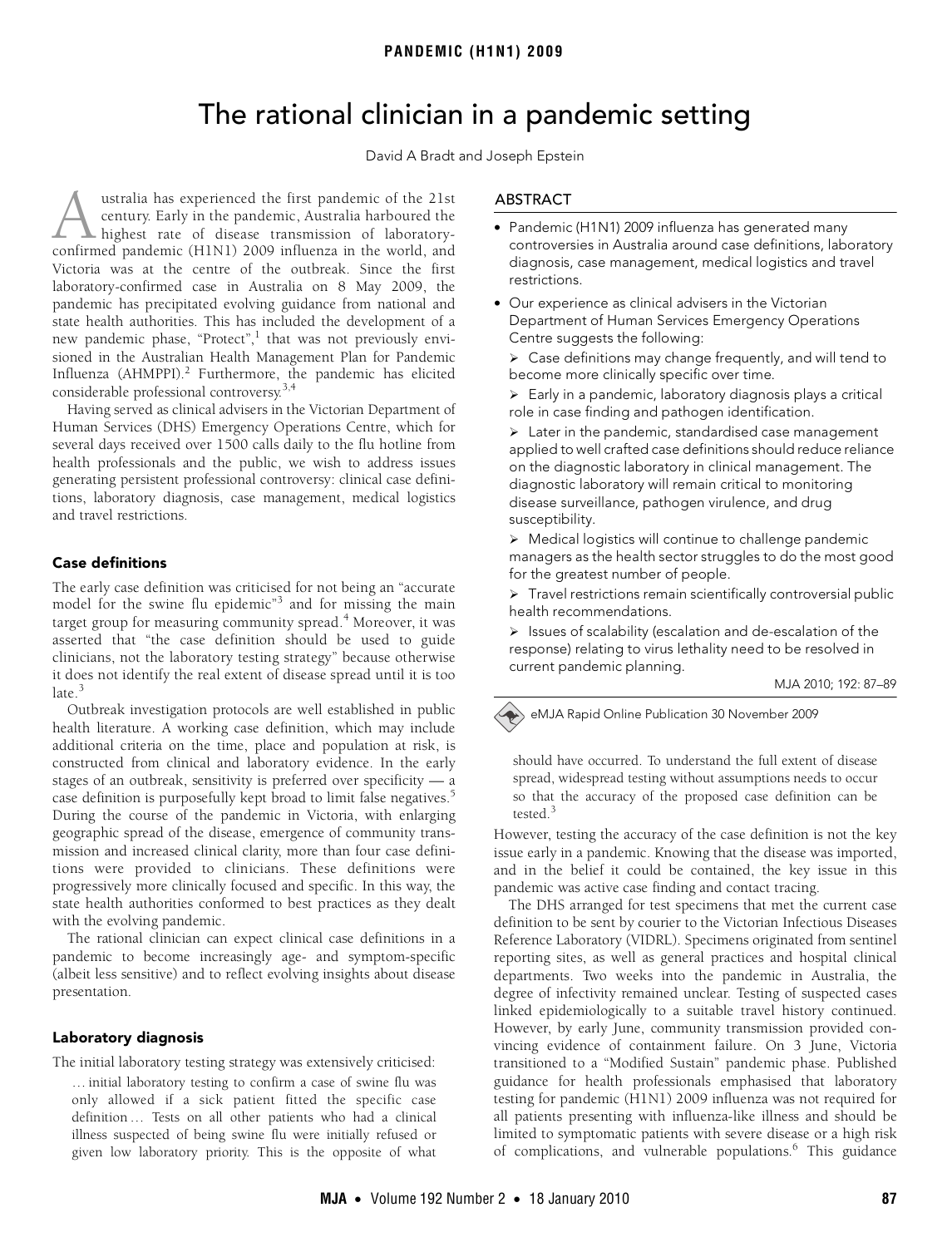directed clinicians to send swabs from these patients to their routine pathology services for influenza A testing. VIDRL remained available for H1N1 subtyping of confirmed influenza A specimens, as well as for influenza A testing where this was otherwise unavailable.

Reports of secondary cases linked to a confirmed case, as well as new cases lacking a relevant travel history, had emerged in the community in May. These cases suggest that community transmission and containment failure existed well before the pandemic phase change on 3 June, and that this evidence should have uncoupled testing strategy from patients' travel and contact history. The earlier implementation of a testing strategy focusing on high-risk patients would have decreased the testing burden for VIDRL. Moreover, we believe that laboratory findings from sentinel surveillance merited early analysis and dissemination, but this did not occur until 19 June.<sup>7</sup>

Nonetheless, the use of a dedicated reference laboratory with proven quality control early in the pandemic remains consistent with best practices in outbreak investigation and led to Australia's detection of the highest intensity of disease transmission among affected countries. After the epidemic curve is well defined, use of a diagnostic laboratory should focus limited resources on high-risk or vulnerable populations, particularly those with an uncertain diagnosis, such as may arise from failure to meet the given case definition.

#### Case management

At issue for the informed clinician is clinical decision making based on the laboratory data that are available at the time. Early in the pandemic, circulating seasonal influenza strains predominated. Indeed, laboratory analysis from 19 June 2009 demonstrated that the positive predictive value of influenza-like illness for novel pandemic (H1N1) 2009 was less than 5%.<sup>[7](#page-2-7)</sup> However, pandemic (H1N1) 2009 influenza virus increasingly predominated as the pandemic unfolded. Unfortunately, laboratory results for the novel virus were not available to influence early clinical decision making for any given patient. Lacking patient-specific laboratory data, some practising infectious disease physicians managed their patients "not in quarantine and … generally not receiving antiviral therapy".<sup>[3](#page-2-2)</sup> This approach ignores important aspects of communitybased influenza management.

A World Health Organization expert reference group, acknowledging the global insufficiency of vaccine and antiviral agents against influenza caused by novel human subtypes, has published two sentinel articles on non-pharmacological interventions for pandemic influenza. These emphasise reliance on populationbased recommendations including home-based care, social distancing, deferral of non-essential travel, strict respiratory and hand hygiene, and attention to disinfection of contaminated household surfaces.<sup>[8](#page-2-8),[9](#page-2-9)</sup> A pandemic setting always places some practising physicians in a resource-constrained context. Standard case management relying on a clinical case definition in the absence of laboratory data remains completely consistent with best practices in communicable disease control in such settings and, indeed, it is expected.

However, practitioner calls to the DHS Emergency Operations Centre swine flu hotline revealed commonly shared concerns over using antiviral therapy (the category B1 drugs oseltamivir and zanamivir) in some high-risk populations, especially pregnant women. We believe the Victorian public health guidance on

category B1 drugs $^{10}$  does not sufficiently recognise the evidence for the adverse consequences of influenza infection during pregnancy. These complications include increased rates of neural tube defects, spontaneous abortion, premature rupture of membranes, intensive care unit admission, and maternal death. Health authorities internationally have made unequivocal calls for the use of oseltamivir in pregnant patients with confirmed, probable or suspected pandemic (H1N1) 2009 infection.<sup>[11](#page-2-11)</sup>

### Medical logistics

Medical logistics underlie many of the problems reported in the swine flu pandemic. For the disaster medicine community, problems in communication, transportation and commodity distribution are predictable consequences of inadequately tested disaster plans. We embrace the calls of our infectious disease and general practitioner colleagues for enhanced multidisciplinary pandemic planning[.3](#page-2-2)[,4](#page-2-3) As an example, calls to the swine flu hotline at the DHS Emergency Operations Centre peaked at 1892 calls per day, but clinical support for the hotline itself was an afterthought not initially envisioned by the Victorian Human Influenza Pandemic Plan.<sup>[12](#page-2-12)</sup>

#### Travel restrictions

Restrictions on travel, especially in view of the close contact generally involved  $\left($ <1m separation for > 15 min), may appear consistent with social distancing measures intended to reduce exposure to disease. The pandemic influenza border plan cited in the AHMPPI<sup>[2](#page-2-1)</sup> involves positive pratique, thermal imaging, mandatory questionnaires, interviews and quarantine, $^{13}$  all intended to slow the spread of pandemic disease. However, health authorities internationally have dismissed such border control measures. In the United States, academic scientists, commenting on proposed changes to quarantine rules, reported:

The basic premise of the proposed revision, that the identification and quarantine of airline passengers showing symptoms of influenza infection will significantly diminish the spread of pandemic flu, is highly questionable and unsupported by data … The assumption that we can stop a pandemic illness of SARS [severe acute respiratory syndrome] or influenza by monitoring air travel is not correct.<sup>14</sup>

In Canada, where SARS had higher transmissibility and casefatality than the current pandemic strain of influenza, health authorities reported that "Canadian screening results raise questions about the effectiveness of available screening measures for SARS at international borders".<sup>[15](#page-2-15)</sup> The WHO continues to reject travel bans as part of pandemic (H1N1) 2009 disease control.<sup>[16](#page-2-6)</sup>

We believe border control measures undertaken for the swine flu pandemic in Australia have little scientific justification. Given the domestic response to both international travellers and Victorians travelling interstate, exemplified by calls to restrict both domestic and international travel, we believe the political imperative to take action exacerbates public health mythology. It also heightened interstate and international tensions. The modern traveller has unwittingly become cast as the enemy of the people.

#### Planning implications

Overall, the dimensions of the current pandemic oblige substantial further changes to national and state pandemic plans. Central to